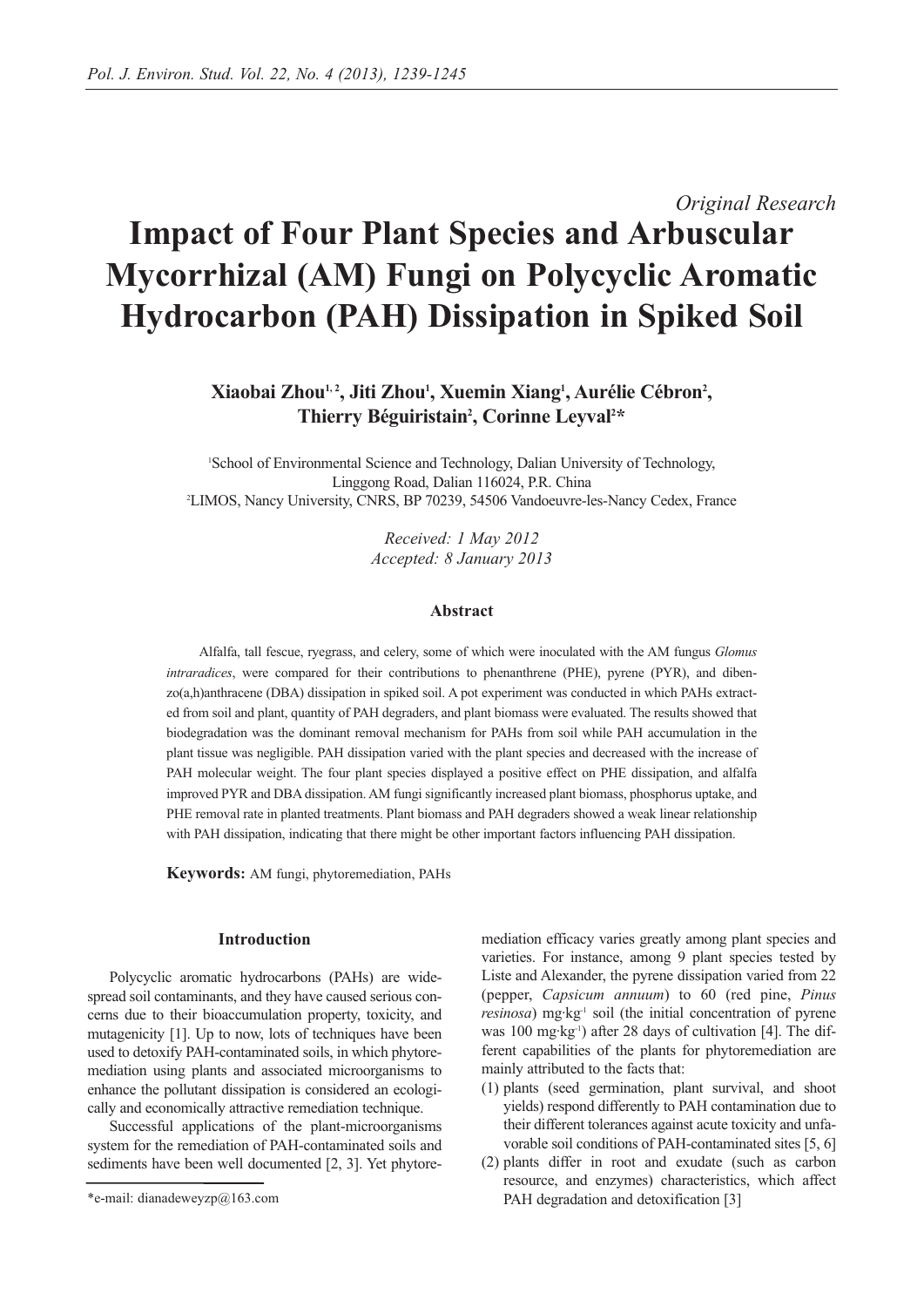(3) plants vary in their abilities to take up and stabilize PAHs according to their different root lipid concentrations and root surface characters [7, 8].

Therefore, PAH-tolerant and PAH removal efficient plant species should be selected for PAH phytoremediation.

Another approach toward increasing plant fitness and PAH phytoremediation is to inoculate AM fungi in contaminated soil. As ubiquitous symbionts, AM fungi are dependent on plants for their carbon nutrition, and they also can help plants capture nutrients such as phosphorus and micronutrients in soil [9]. Recent investigations showed that AM fungi can generally facilitate plant establishment and survival in PAH-contaminated soil [10, 11], and they also can increase PAH uptake and biodegradation in the plant rhizosphere [12-15]. In a previous study we showed that PAH dissipation in the PAH-spiked soil planted with mycorrhizal alfalfa and tall fescue was affected by water and phosphorus content in the soil as well as mycorrhizal root colonization [16]. The aim of the current study was to investigate the effects of the four different plant species (alfalfa, tall fescue, ryegrass, and celery), some of which were inoculated with the AM fungus *Glomus intraradices* on the dissipation of PAHs with different molecular weights. Phenanthrene (PHE), pyrene (PYR), and dibenzo(a,h)anthracene (DBA) were used to represent the three, four, and five-ring PAHs. Plant growth, AM fungi colonization, microorganism density, and plant uptake and plant-promoted biodegradation of PAHs were evaluated after 6 weeks of plant growth in the PAH-spiked soil.

#### **Materials and Methods**

#### Soil

The soil used was a mixture of a silty clay loam (Bouzule, collected in northeastern France, 2 mm sieved) and sand (1:1, wt/wt). The characteristics of the silty clay loam were as follows: pH, 7.4; organic carbon, 16 g·kg-1; total nitrogen, 1.7 g·kg<sup>-1</sup>; Olsen P, 117 mg·kg<sup>-1</sup>; PHE, PYR, and DBA, below detection limit. The silty clay loam was heated at 90ºC for one hour to eliminate any indigenous AM fungi. The sand was 2 mm sieved, acid washed, rinsed, and autoclaved. PHE, PYR, and DBA were separately dissolved in 300 ml of acetone and thoroughly mixed with 10% of the sand. After evaporation of the solvent the spiked sand was mixed with the rest of the sand and the silty clay loam, and then homogenized to reach a final concentration of PHE =  $500 \text{ mg} \cdot \text{kg}^{-1}$ ,  $P \text{Y} \text{R} = 500 \text{ mg} \cdot \text{kg}^{-1}$ , and  $D \text{B} \text{A} = 50$ mg·kg-1. A lower DBA concentration was added to reflect their relative concentrations in PAH-contaminated industrial soils [17]. The spiked soil was weighed and loaded in light-tight pots (250 g/pot), and was reinoculated with indigenous soil microflora (except mycorrhizal fungi) by adding 8 ml of a 5 µm-filtered non-sterile soil suspension to each pot [18].

#### **Treatments**

Nine treatments, including the four plant species (alfalfa (*Medicago sativa* cv. Europe), tall fescue (*Festuca arundinacea* cv. Bariane), annual ryegrass (*Lolium multiflorum* cv. Barclay), and celery (*Apium graveolen*)) some of which were inoculated with AM fungus and unplanted control were conducted. Four seeds were sown in each planted pot. The AM fungi-inoculated plants received 10 g of commercial *Glomus intraradices* inoculum supplied by the Institüt für Pflanzenkultur (Solkau, Germany) as a mixture of propagules in a lava substrate [19]. The non-AM fungi treatments and unplanted control pots received an equivalent amount of autoclaved AM inoculum. The soil was covered with a layer of coarse sand to minimize PAH volatilization. Three replicates of each treatment were randomized in the growth chamber (Conviron,  $24/20^{\circ}$ C day/night, 16 h day, 80% RH, 250  $\mu$ mol·s<sup>-1</sup>·m<sup>-2</sup> PAE) and re-randomized weekly. 25 ml of P-deficient Hewitt nutrient solution was added weekly, and the humidity of the soil was maintained to 60-80% of the water-holding capacity by regular weighing [16, 20]. The seedlings in each pot were thinned to 3 on the  $7<sup>th</sup>$  day after germination.

Plants were harvested after 6 weeks. Pots were left unwatered for 2 days prior to the harvest. The shoots and roots were washed carefully in 300 ml of deionized water to remove the adhering soil particles. Shoots were analyzed for dry weight, phosphorus concentration, and PAH uptake, and roots for dry weight, AM fungi colonization, and PAH sorption. The soil from pots was carefully collected and homogenized. 0.5 g of soil was kept at -20ºC for DNA extraction, and the rest was stored at 4ºC for the residual PAH concentration measurement.

#### Analysis

The frequency of mycorrhizal roots and arbuscular abundance in root systems were estimated using the trypan blue staining Koske and Gemma [21] and Trouvelot et al. [22] notation methods. Phosphorus concentrations in shoots were measured by ICP-OES after digestion of 0.2 g (0.1 g for celery) of dry shoots in  $HNO<sub>3</sub> 65%$  (4 ml) and  $H<sub>2</sub>O<sub>2</sub>$  30% (2 ml) at high temperature and pressure (170°C, 2 MPa) in a microwave digesting system (MARS 5). The PAHs adsorbed on the root surface were extracted following the method of Binet et al. [10]. Because of the limited plant biomass, root and shoot samples collected from all three replicates of each treatment were mixed for extraction. Briefly, the root samples (0.1 g, dry weight) were successively extracted with chloroform for 4 times (with 8 ml of chloroform and lasted for 25 min each time) at room temperature. The chloroform solutions were collected and adjusted to 50 ml. The PAHs absorbed in the root and shoot tissues were extracted following the method of Binet et al. [10]. The root (after adsorption extraction) or shoot samples (0.1 g dry weight), were ground and extracted with 150 ml of chloroform in a Soxhlet for 4 h. The extracts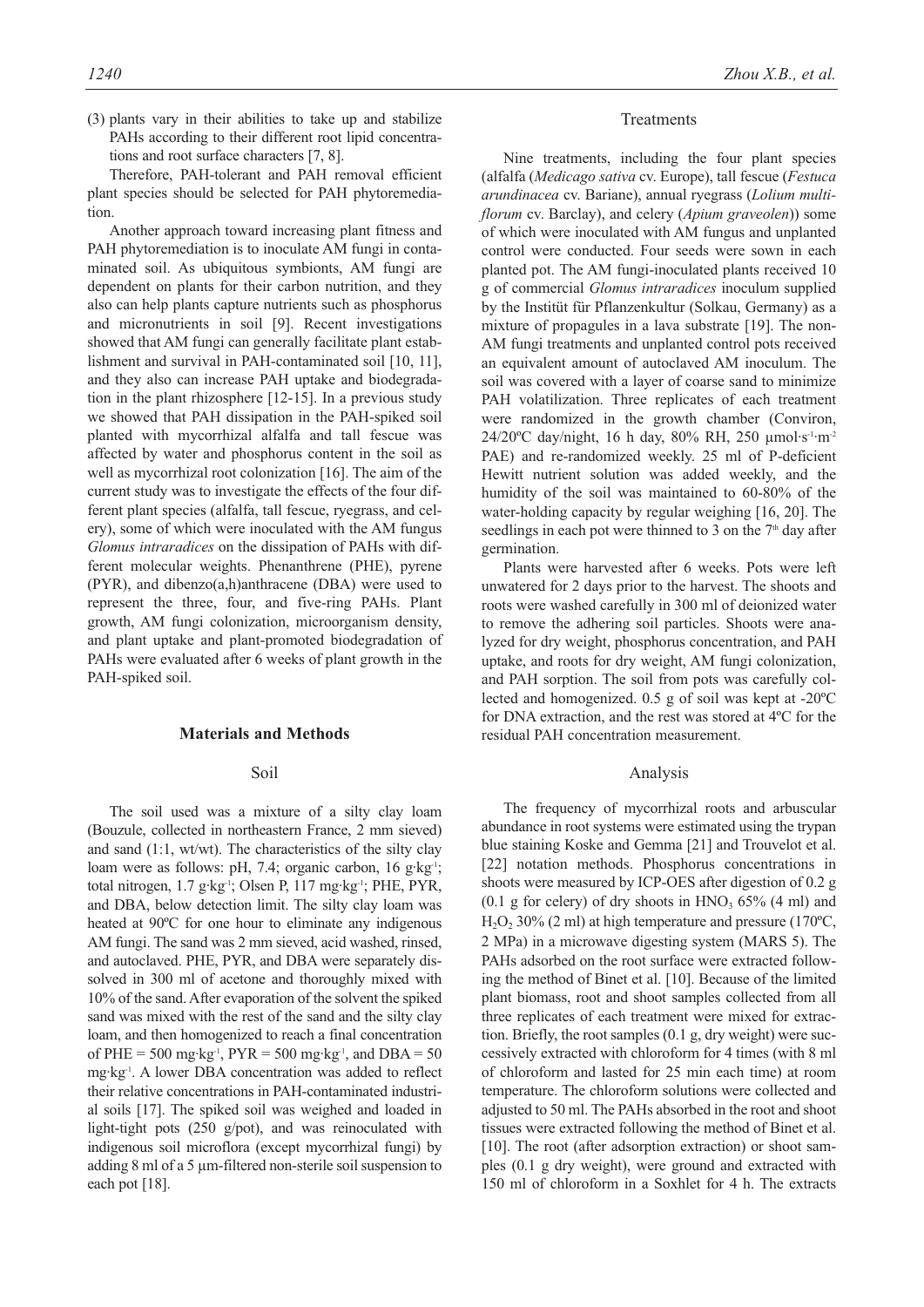| Treatments   |                    |                   | AM fungi colonization    | Shoot phosphorus                |                               |  |
|--------------|--------------------|-------------------|--------------------------|---------------------------------|-------------------------------|--|
|              |                    | $F\%$             | $A\%$                    | Concentration $(mg \, kg^{-1})$ | Quantity (µg/pot)             |  |
| Alfalfa      | AMF                | $21.42 \pm 17.26$ | $1.32 \pm 2.10$          | $8.36 \pm 0.91$ <sup>b</sup>    | $2.92 \pm 0.61$ <sup>a</sup>  |  |
|              | Non AMF            | $0.00 \pm 0.00$   | $0.00 \pm 0.00$          | $8.36 \pm 0.90^{\mathrm{b}}$    | $1.87 \pm 0.72$ <sup>a</sup>  |  |
| Tall fescue  | AMF                | $7.77 \pm 5.07$   | $0.04 \pm 0.05$          | $18.71 \pm 0.74$ <sup>cd</sup>  | $7.97 \pm 0.59$ <sup>bc</sup> |  |
|              | Non AMF            | $0.00 \pm 0.00$   | $0.00 \pm 0.00$          | $15.57 \pm 0.68$ <sup>c</sup>   | $5.57 \pm 0.55^{\mathrm{b}}$  |  |
| Ryegrass     | AMF                | $22.22 \pm 15.03$ | $0.17 \pm 0.16$          | $21.81 \pm 5.86$ <sup>cd</sup>  | $9.97 \pm 2.80$ °             |  |
|              | Non AMF            | $0.00 \pm 0.00$   | $0.00 \pm 0.00$          | $24.75 \pm 1.45$ <sup>d</sup>   | $7.43 \pm 1.90^{\mathrm{bc}}$ |  |
| Celery       | AMF                | 24.45±13.47       | $1.05 \pm 1.56$          | $3.39 \pm 0.36$ <sup>a</sup>    | $0.29 \pm 0.03$ <sup>a</sup>  |  |
|              | Non AMF            | $0.00 \pm 0.00$   | $0.00 \pm 0.00$          | $3.10\pm0.18$ <sup>a</sup>      | $0.10 \pm 0.02$ <sup>a</sup>  |  |
| <b>ANOVA</b> | Plant              |                   |                          | ***                             | ***                           |  |
|              | AMF                | $\overline{a}$    | $\overline{\phantom{0}}$ | n.s.                            | $**$                          |  |
|              | $Plant \times AMF$ |                   | $\overline{a}$           | n.s.                            | n.s.                          |  |

Table 1. AM fungi colonization and shoot phosphorus concentrations in planted treatments. Arbuscular mycorrizal colonization is expressed as frequency of mycorrhizal roots  $(F%)$  and arbuscular abundance in the root systems  $(A%)$ .

Mean±SD (n=3). Different letters indicate significant differences between treatments with: \*\*\**P* < 0.001, \*\**P* < 0.01, \**P* < 0.05. "n.s." no significant difference. "-" not evaluated.

were concentrated to a volume of 50 ml. The bioavailable PAH concentration was estimated using butanol extraction [23]: 2 g of soil and 25 ml of 1-butanol (BuOH) were shaken in 50 ml Teflon centrifuge tubes at room temperature for 2 h, centrifuged at 10,000 g for 10 min, and the supernatant was filtered with a 22  $\mu$ m filter. 1 ml of BuOH solution was transferred into the injection vials and dried under the nitrogen flow. The PAHs in the vials were redissolved with 1 ml of acetonitrile, and samples were analyzed with reverse-phase chromatography using a Dionex HPLC system (Dionex pumps GP40) equipped with a UV-vis detector and a reverse-phase polymeric C-18 bonding column  $(250 \text{ mm}, 4.6 \text{ mm}, 5 \text{ \mu})$ . The mobile phase was a mixture of water/acetonitrile (20:80, v/v), with a flow rate of 2.0 ml·min-1. The wavelength used for detection was 254 nm. PAH concentrations were quantified with external standards. Total DNA was extracted from soil-sand mixture samples using a bead beating based method as described in Cébron et al. [24]. The copy number of 16S rDNA and 18S rDNA genes [25] as well as Gram positive and Gram negative PAH-ring dioxygenase (RHDα) genes were estimated by a SYBR Green based real-time PCR quantification using iCycler iQ (Bio-Rad) as described in Cébron et al. [24].

#### Statistical Analysis

Statistical analysis of the data was performed using oneand two-way ANOVA followed by a Newman-Keuls (SNK) test on xlstat 2009 to determine the significant differences between treatments (*P*<0.05). Percentage data were arcsine transformed prior to ANOVA analyses.

#### **Results and Discussion**

# Effect of Plant Species and AM Fungi Colonization on Plant Biomass and Phosphorus Uptake

The biomass of shoot and root was significantly influenced by the plant species (Fig. 1). As shown in Fig. 1, the plants with fibrous roots (ryegrass and tall fescue) had the largest root and shoot biomass followed by alfalfa, while celery had the minimum yield, which was less than 10% of the root biomass of ryegrass and tall fescue. Grass (tall fescue and ryegrass) had a much higher concentration of phosphorus in plant shoots than the other plants (Table 1).

No mycorrhizal colonization was observed in the roots of uninoculated plants, while all the AM fungi-inoculated plants were well colonized. Mycorrhizal frequency of the roots of inoculated plants ranged from 7% to 25%, and arbuscular abundance ranged from 0.1% to 1.5%. The relatively low colonization rate, as well as the large variations among replicates, could be attributed to the toxicity and water repellence of PAHs [26, 27]. In spite of the low colonization, AM inoculation significantly (*P*<0.05) increased the shoot biomass of ryegrass and alfalfa as well as the root biomass of ryegrass (Fig. 1). AM fungi failed to increase the phosphorus concentration in the shoots, but it significantly increased the total quantity of phosphorus in shoots due to the increased biomass of shoots (Table 1). The fact that AM fungi improved plant fitness in PAH-contaminated soil has been observed in previous studies [12, 18], which may be attributed to the improvement of plant nutrition and water uptake by AM fungi [10].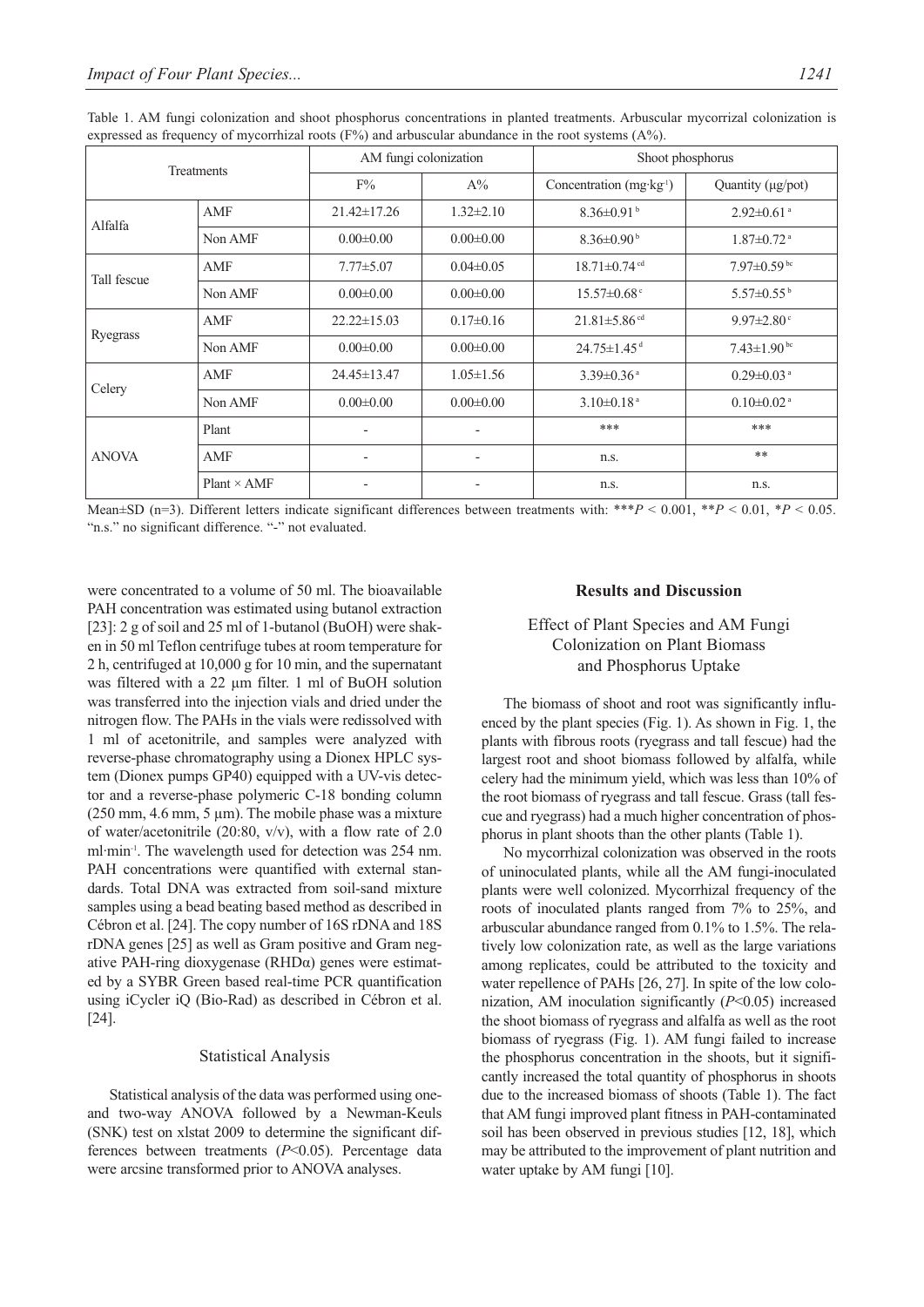| Treatments  |         | PAH sorption (mg PAH / g root) |            |            | Root concentration factor |            |            |
|-------------|---------|--------------------------------|------------|------------|---------------------------|------------|------------|
|             |         | PHE                            | <b>PYR</b> | <b>DBA</b> | PHE                       | <b>PYR</b> | <b>DBA</b> |
| Alfalfa     | AMF     | 0.002                          | 0.091      | 0.102      | 0.92                      | 5.05       | 25.89      |
|             | Non AMF | 0.003                          | 0.365      | 0.179      | 1.08                      | 33.66      | 54.98      |
| Tall fescue | AMF     | 0.000                          | 0.008      | 0.091      | 0.00                      | 0.41       | 20.27      |
|             | Non AMF | 0.000                          | 0.017      | 0.070      | 0.00                      | 0.72       | 15.75      |
| Ryegrass    | AMF     | 0.001                          | 0.062      | 0.069      | 0.26                      | 2.51       | 17.43      |
|             | Non AMF | 0.000                          | 0.075      | 0.072      | 0.00                      | 2.46       | 17.04      |
| Celery      | AMF     | 0.012                          | 0.633      | 0.081      | 3.16                      | 23.15      | 16.22      |
|             | Non AMF | 0.009                          | 0.102      | 0.092      | 1.40                      | 3.72       | 18.94      |

Table 2. PAH (PHE, PYE, and DBA) sorption and root concentration factors of plants in different treatments. Root concentration factor = PAH concentration in root tissue/PAH concentration in soil.

# Effect of PAH Molecular Weight on PAH Dissipation

The percentage of dissipation decreased with the increase of PAH molecular weight and it followed the order: PHE (the mean value of all samples was  $89\%$ ) >



Fig. 1. Shoot and root biomass in AM-inoculated (+M) and uninoculated  $(-M)$  planted pots. (Mean and SD, n=3). Significant differences (*P*<0.05) between the AM inoculated and uninoculated groups are indicated by different letters. \*\*\**P*<0.001, \*\**P*<0.01, \**P*<0.05.

PYR  $(55\%)$  > DBA  $(15\%)$ . This result was in agreement with the previous findings of Juhasz and Naidu [1] showing that low molecular weight (LMW) PAHs composed of two or three benzene rings are less resistant to microbial degradation compared to high molecular weight (HMW) PAHs with more than four rings, which hardly provide the carbon and energy source for microorganisms. Large variations in the remaining concentration of PAHs (especially PYR with ryegrass-AM) were observed, which could be due to the soil/sand spiking and to the toxicity of the pollutants affecting plant biomass and rhizosphere processes.

PAHs adsorbed by plant roots were lower than 0.5% of the total PAH dissipation in all the treatments (Table 2). Since there was no leakage and limited volatilization of PAHs in our experiment, biodegradation was supposed to be the dominant mechanism in PAH dissipation in the rhizosphere [10]. The root concentration factor (the ratio of PAH concentration in root-to-PAH concentration in soil) increased with the molecular weight of PAHs, with an average value of 0.8, 8.9, and 23.3 for PHE, PYR, and DBA, respectively. The higher HMW PAH sorption may be due to the easily binding of HMW PAHs to root lipids, as HMW PAHs are highly lipophilic [28].

The PAH concentration in the shoot tissue of the four plants was too low to be detected. The absence of significant PAH transfer in plant tissues was consistent with previous studies, and confirmed that highly hydrophobic organic compounds (with log Kow > 3.5, such as 4.6, 5.2, and 6.8 for PHE, PYR, and DBA, respectively) strongly bind to the soil or root surfaces.

# Effect of Plant Species on PAH Dissipation

Four plant species (alfalfa, tall fescue, ryegrass, and celery) were selected based on their distinct morphological and physiological characteristics, including the large root biomass of ryegrass and tall fescue, nitrogen fixation capability of alfalfa, and abundant root-derived linoleic acid of celery [11, 29, 30]. All four plant species displayed a positive effect on PHE dissipation, but their effects on HMW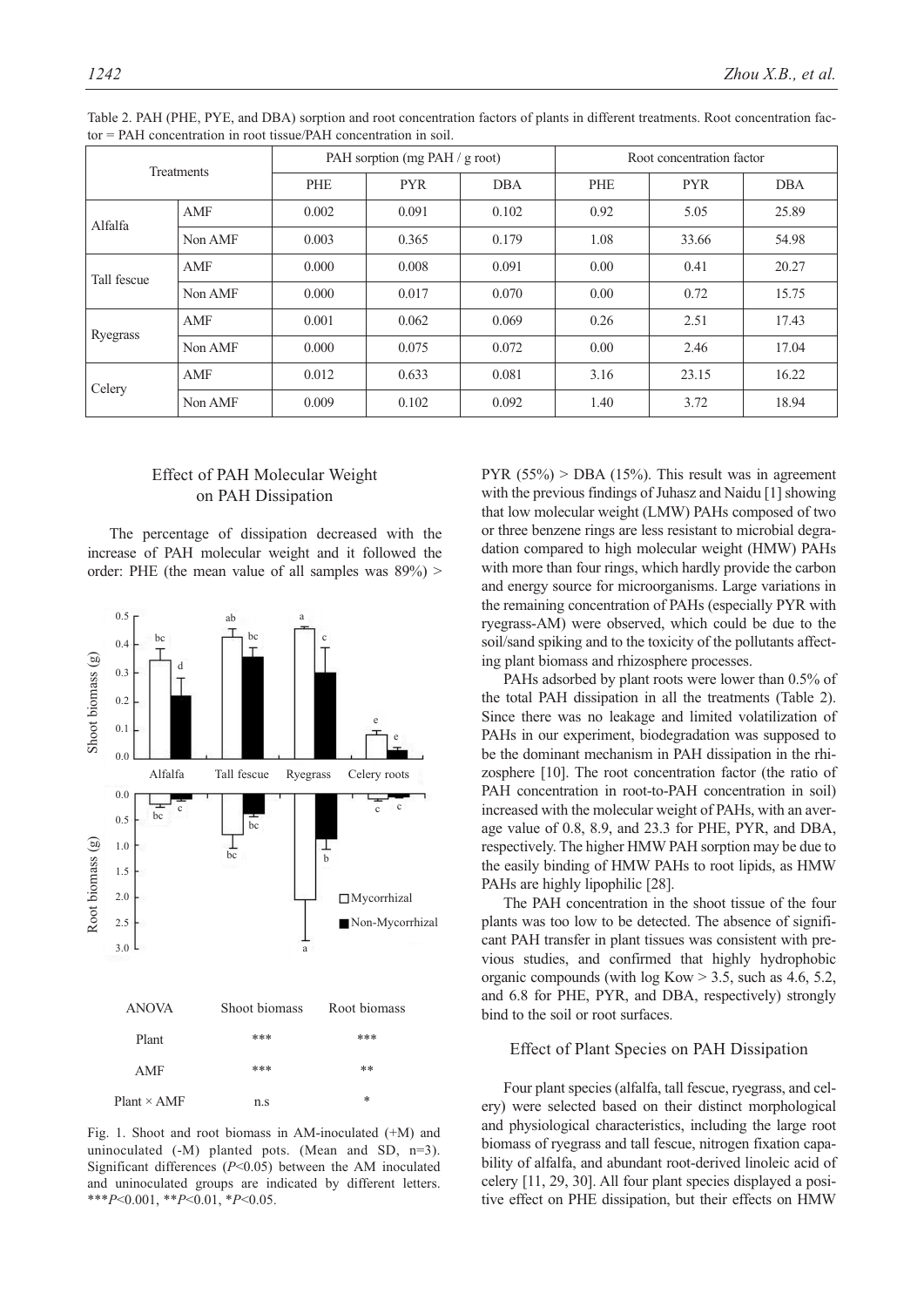PAH dissipation were highly variable, ranging from stimulatory effect to negative or no effects (Fig. 2). Alfalfa led to higher PYR and DBA dissipation in comparison to the other treatments (Fig. 2). Previous studies showed that alfalfa was an effective plant for HMW PAH phytoremediation. Fan et al. found that after 60 days of remediation, PYR dissipation in alfalfa rhizosphere was higher than that in non-rhizosphere soils [31]. Su et al. compared the effects of different plants with equal planted densities on PAH remediation, and showed that the efficiency of PYR degradation in alfalfa rhizosphere (28%) was higher than that of tall fescue (9.9%) [32]. The capability of forming nitrogen fixing nodules could be an advantage for alfalfa in PAHcontaminated soil, although it has not been proved yet. Adding nitrogen nutrient may increase microorganism activity and PAH dissipation [33, 34].

We hardly detected any DBA dissipation in the celery planted treatment, and the average value of DBA dissipation in the celery planted treatment  $(0.74 \text{ mg} \cdot \text{kg}^{-1})$  was lower than that in non-planted control treatment  $(7.12 \text{ mg} \cdot \text{kg}^{-1})$ . Celery was previously suggested as an efficient plant for improving HMW PAH bioavailability and biodegradation through large amounts of linoleic acid secretion [30, 35]. In the experiment of Yi and Crowley, over 90% of 100 mg·kg<sup>-1</sup> of PYR and the same amount of 100 mg·kg<sup>-1</sup> of benzo(a)pyrene were degraded in the celery planted treatment within 40 and 60 days, respectively [30]. Differences in plant size, growth phase (the celery was younger and its biomass was smaller in our experiment than in the one of Yi and Crowley [30]), and experimental conditions could affect root exudate quantity and composition [36], such as the release of linoleic acid. Different soil properties, PAH concentrations, and nutrient and water regimes could affect the growth and activities of plant and PAH degraders [16, 26, 37]. Under harsh environmental conditions plants may secrete plant protection chemicals such as terpenes, which are antibacterial and may reduce the quantity and activities of PAH degraders [30]. The different results of phytoremediation with celery underline the complexity of the processes controlling the fate of PAHs in the plant rhizosphere. Considering the poor growth and performance of celery in our experiment, it deserves more investigation before being used for the phytoremediation of PAH-contaminated soil.

#### Effect of AM Fungi on PAH Phytoremediation

AM fungi colonization promoted PHE dissipation in planted treatments (Fig. 2). The positive effect of AM fungi on PHE dissipation also was observed in the investigation of Wu et al. [11]. AM inoculation did not significantly increase the number or the percentage of PAH-RHDα genes (Table 3). The increase of PHE dissipation might be caused by an increase of the activities of the PAH degraders [11, 12].

Previous studies reported a positive effect of AM fungi on HMW PAH dissipation [12, 16]. However, *G. intraradices* used in our experiment failed to facilitate PYR and DBA phytoremediation. In a previous experiment with the same PAH-spiked soil, the mixture of mycorrhizal alfalfa and tall fescue improved DBA dissipation in comparison to unplanted controls [16]. But the increase of DBA dissipation was not observed when alfalfa and tall fescue were grown separately in the current study. Xu et al. [38] and Meng et al. [35] reported that a multispecies mixture could enhance the efficiency of PAH phytoremediation compared to the monoculture.

## Quantity of Total Microorganisms and PAH Degraders

The average quantities of bacteria and fungi in planted treatments were higher than those in non-planted controls (Table 3). The quantity of PAH degraders tended to be higher in the planted (0.9-1.6%) than in the control treatments (0.7%), although the difference was not significant.



Fig. 2. Remaining concentrations of PHE, PYR, and DBA in spiked soil after 6 weeks' treatment. +AM: mycorrhizal; -AM: non-mycorrhizal. (Mean and SD, n=3). The table shows plant and AM fungus' effect analyzed by two-way ANOVA. Significant differences (*P*<0.05) between treatments are indicated by different capital and lowercase letters. \*\*\**P*<0.001, \*\**P*<0.01, \**P*<0.05.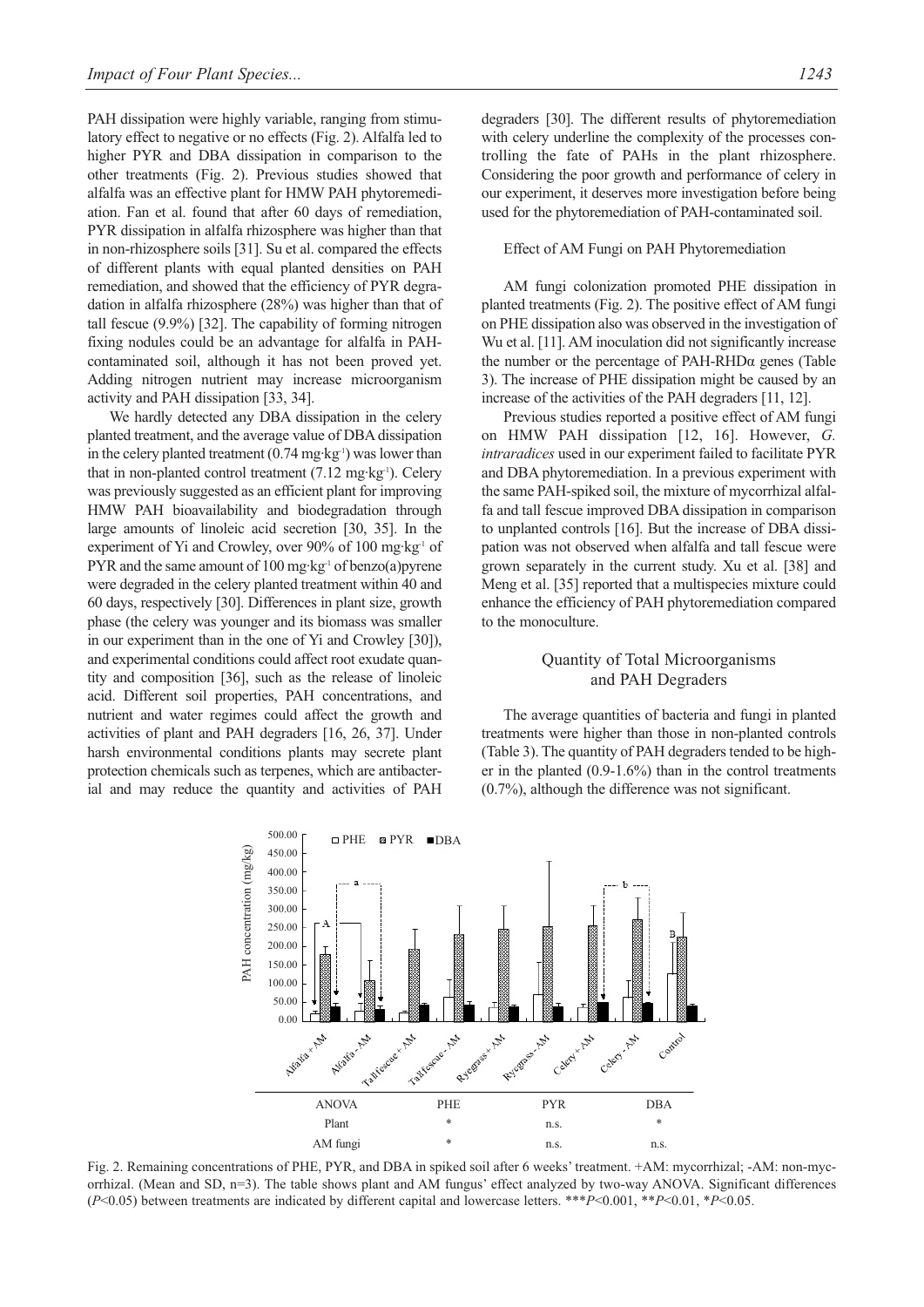|             |         |                                  | Microorganisms                        | $PAH-RHD\alpha$ genes              |                                       |  |
|-------------|---------|----------------------------------|---------------------------------------|------------------------------------|---------------------------------------|--|
|             |         | 16S rDNA<br>$(10^9 \text{ g}^1)$ | 18S rDNA<br>$(10^{5} \text{ g}^{-1})$ | Gram positive<br>$(10^{7} g^{-1})$ | Gram negative<br>$(10^5 \text{ g}^3)$ |  |
| Alfalfa     | AMF     | $3.64 \pm 1.30$                  | $2.95 \pm 1.20$                       | $5.19 \pm 3.33$                    | $0.15 \pm 0.08$                       |  |
|             | Non AMF | $3.97\pm0.65$                    | $2.30\pm0.29$                         | $4.48 \pm 2.75$                    | $0.20 \pm 0.20$                       |  |
| Tall fescue | AMF     | $4.85 \pm 0.26$                  | $5.23 \pm 3.13$                       | $7.65 \pm 2.44$                    | $3.91 \pm 6.05$                       |  |
|             | Non AMF | $3.85 \pm 1.11$                  | $3.86 \pm 1.25$                       | $4.28 \pm 3.24$                    | $1.52 \pm 1.49$                       |  |
| Ryegrass    | AMF     | $4.15 \pm 0.58$                  | $8.56 \pm 6.23$                       | $5.00 \pm 2.31$                    | $0.18 \pm 0.07$                       |  |
|             | Non AMF | $2.99 \pm 3.07$                  | $2.56 \pm 1.73$                       | $2.71 \pm 3.11$                    | $4.97\pm3.91$                         |  |
| Celery      | AMF     | $2.96 \pm 1.11$                  | $4.47 \pm 3.44$                       | $3.03 \pm 1.24$                    | $3.56\pm4.85$                         |  |
|             | Non AMF | $3.02 \pm 1.99$                  | $8.94 \pm 8.18$                       | $4.74 \pm 5.83$                    | $1.65 \pm 2.59$                       |  |
| Control     |         | $1.77 \pm 1.02$                  | $0.91 \pm 0.29$                       | $1.18 \pm 0.82$                    | $0.21 \pm 0.20$                       |  |

Table 3. Number of 16S rDNA, 18S rDNA, and PAH-RHDα gene copies in AM-inoculated and non-inoculated planted and unplanted (control) pots.

Mean±SD (n=3). ANOVA analyses showed no significant effects of plants and AM inoculation.

Most of the PAH-RHDα genes belonged to Gram-positive bacteria, and the average quantity of the Gram-positive PAH-RHDα gene copies in each gram of soil was around two orders of magnitude higher than that of Gram-negative PAH-RHDα gene copies. Previous studies indicated that Gram-positive PAH degraders were mainly involved in the degradation of HMW PAHs, while Gram-negative ones were mainly involved in the degradation of LMW PAHs [24, 39, 40]. Therefore, the high percentage of Gram-positive bacteria in PAH degraders may be attributed to the high residual concentration of HMW PAHs in the soil after six weeks. In spite of the lower concentration of Gram-negative bacteria genes, a linear relationship between PHE dissipation and Gram-negative PAH-RHDα genes was observed in alfalfa planted pots (R2 >0.8). Cébron et al. also detected a positive linear relationship between Gram-negative PAH-RHDα genes and LMW PAH concentrations in an industrial polluted soil [24]. However, no relationship was detected between PAH-RHDα genes and PAH dissipation, indicating that there might be other important factors that influence PAH dissipation.

There was no linear relationship between plant biomass and the dissipation of PAHs. Previous studies reported that the root exudates and PAH degrader quantity were important factors that influenced PAH dissipation in microplate experiments [30]. However, we failed to find a similar relationship in our pot experiment. Many parameters such as plant species, nutrients, and water regimes could influence PAH phytoremediation [16].

### **Conclusions**

The present study suggests that biodegradation was the major mechanism of phytoremediation of PAH-spiked soil, and plant uptake was the minor one. All four plant species displayed a positive effect on LMW PAH dissipation, and alfalfa was the most efficient plant in our investigation for it increased the dissipation of HMW PAHs as well. *G. intraradices* colonized plants has the potential to contribute to PAH remediation, since AM inoculation increased plant growth and phosphorus uptake, as well as PHE dissipation in PAH-spiked soil. Plant biomass and PAH degraders showed a weak linear relationship with PAH dissipation, indicating that there might be other important factors influencing PAH dissipation.

#### **Acknowledgements**

Financial contribution to this paper was provided by the Ministry of Science and Technology of the People's Republic of China (No. 2012ZX07202-006).

#### **References**

- 1. JUHASZ A. L., NAIDU R. Bioremediation of high molecular weight polycyclic aromatic hydrocarbons: a review of the microbial degradation of benzo[a]pyrene. Int. Biodeterior. Biodegrad., **45**, 57, **2000**.
- 2. APRILL W., SIMS R. C. Evaluation of the use of prairie grasses for stimulating polycyclic aromatic hydrocarbon treatment in soil. Chemosphere, **20**, 253, **1990**.
- 3. SINGER A. C., CROWLEY D. E., THOMPSON I. P. Secondary plant metabolites in phytoremediation and biotransformation. Trends Biotechnol., **21**, 123, **2003**.
- 4. LISTE H. H., ALEXANDER M., Plant-promoted pyrene degradation in soil. Chemosphere **40**, 7, **2000**.
- 5. LI X., FENG Y., SAWATSKY N. Importance of soil-water relations in assessing the endpoint of bioremediated soil. Plant Soil, **192**, 219, **1997**.
- 6. LISTE H. H., PRUTZ I. Plant performance, dioxygenaseexpressing rhizosphere bacteria, and biodegradation of weathered hydrocarbons in contaminated soil. Chemosphere, **62**, 1411, **2006**.